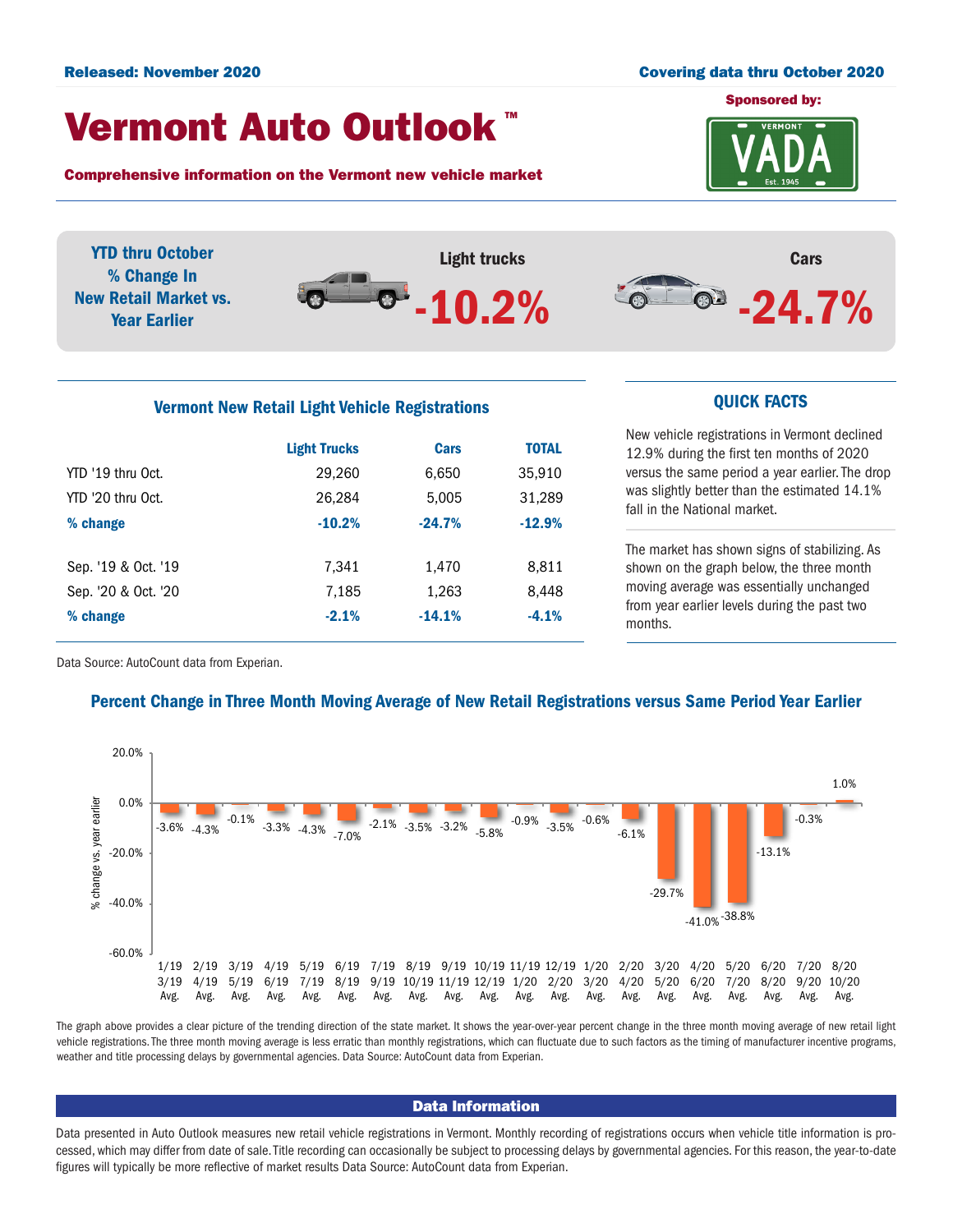### Page 2 Released: November 2020



|                                 |                |                        |                |          | Vermont New Retail Car and Light Truck Registrations |        |            |         |                                      |         |
|---------------------------------|----------------|------------------------|----------------|----------|------------------------------------------------------|--------|------------|---------|--------------------------------------|---------|
|                                 |                | Sep. and Oct. Combined |                |          | YTD thru Oct.                                        |        | <b>YTD</b> |         |                                      |         |
|                                 | Number         |                        |                |          |                                                      |        |            |         | Market Share (%)                     |         |
|                                 | of dealers     | 2019                   | 2020           | % chg.   | 2019                                                 | 2020   | % chg.     | 2019    | 2020                                 | Chg.    |
| <b>TOTAL</b>                    |                | 8,811                  | 8,448          | $-4.1%$  | 35,910                                               | 31,289 | $-12.9%$   |         |                                      |         |
| Cars                            |                | 1,470                  | 1,263          | $-14.1%$ | 6,650                                                | 5,005  | $-24.7%$   | 18.5    | 16.0                                 | $-2.5$  |
| <b>Trucks</b>                   |                | 7,341                  | 7,185          | $-2.1%$  | 29,260                                               | 26,284 | $-10.2%$   | 81.5    | 84.0                                 | 2.5     |
| <b>Domestic Brands</b>          |                | 3,649                  | 3,850          | 5.5%     | 15,434                                               | 14,020 | $-9.2%$    | 43.0    | 44.8                                 | 1.8     |
| <b>European Brands</b>          |                | 582                    | 631            | 8.4%     | 2,395                                                | 2,308  | $-3.6%$    | 6.7     | 7.4                                  | 0.7     |
| Japanese Brands                 |                | 4,245                  | 3,607          | $-15.0%$ | 16,727                                               | 13,676 | $-18.2%$   | 46.6    | 43.7                                 | $-2.9$  |
| Korean Brands                   |                | 335                    | 360            | 7.5%     | 1,354                                                | 1,285  | $-5.1%$    | 3.8     | 4.1                                  | 0.3     |
| Acura                           | 1              | 35                     | 43             | 22.9%    | 162                                                  | 132    | $-18.5%$   | 0.5     | 0.4                                  | 0.0     |
| Alfa Romeo                      | 1              | 4                      | $\mathbf{1}$   | $-75.0%$ | 16                                                   | 7      | $-56.3%$   | 0.0     | 0.0                                  | 0.0     |
| Audi                            | $\overline{2}$ | 113                    | 88             | $-22.1%$ | 417                                                  | 349    | $-16.3%$   | 1.2     | 1.1                                  | 0.0     |
| <b>BMW</b>                      | $\mathbf{1}$   | 48                     | 35             | $-27.1%$ | 182                                                  | 144    | $-20.9%$   | 0.5     | 0.5                                  | 0.0     |
| <b>Buick</b>                    | 9              | 119                    | 144            | 21.0%    | 514                                                  | 421    | $-18.1%$   | 1.4     | 1.3                                  | $-0.1$  |
| Cadillac                        | 5              | $11\,$                 | 26             | 136.4%   | 84                                                   | 74     | $-11.9%$   | 0.2     | 0.2                                  | 0.0     |
| Chevrolet                       | 13             | 733                    | 778            | 6.1%     | 3,253                                                | 3,194  | $-1.8%$    | 9.1     | 10.2                                 | 1.1     |
| Chrysler                        | 10             | 19                     | 16             | $-15.8%$ | 94                                                   | 62     | $-34.0%$   | 0.3     | 0.2                                  | $-0.1$  |
| Dodge                           | 9              | 67                     | 48             | $-28.4%$ | 258                                                  | 194    | $-24.8%$   | 0.7     | 0.6                                  | $-0.1$  |
| <b>FIAT</b>                     | 1              | $\mathbf{1}$           | 4              | 300.0%   | 14                                                   | 15     | 7.1%       | 0.0     | 0.0                                  | 0.0     |
| Ford                            | 16             | 1,185                  | 1,215          | 2.5%     | 5,037                                                | 4,335  | $-13.9%$   | 14.0    | 13.9                                 | $-0.2$  |
| Genesis                         | $\mathbf{1}$   | 0                      | 0              |          | 9                                                    | 4      | $-55.6%$   | 0.0     | 0.0                                  | 0.0     |
| <b>GMC</b>                      | 9              | 496                    | 524            | 5.6%     | 2,095                                                | 1,894  | $-9.6%$    | 5.8     | 6.1                                  | 0.2     |
| Honda                           | 4              | 737                    | 663            | $-10.0%$ | 3,004                                                | 2,425  | $-19.3%$   | 8.4     | 7.8                                  | $-0.6$  |
| Hyundai                         | 3              | 145                    | 130            | $-10.3%$ | 540                                                  | 491    | $-9.1%$    | 1.5     | 1.6                                  | 0.1     |
| Infiniti                        | 0              | 4                      | 5              | 25.0%    | 20                                                   | 10     | $-50.0%$   | 0.1     | 0.0                                  | 0.0     |
| Jaguar                          | 0              | $\overline{2}$         | $\overline{2}$ | 0.0%     | 14                                                   | 9      | $-35.7%$   | 0.0     | 0.0                                  | 0.0     |
| Jeep                            | 9              | 510                    | 526            | 3.1%     | 1,940                                                | 1,829  | $-5.7%$    | 5.4     | 5.8                                  | 0.4     |
| Kia                             | 3              | 190                    | 230            | 21.1%    | 805                                                  | 790    | $-1.9%$    | 2.2     | 2.5                                  | 0.3     |
| Land Rover                      | 0              | 8                      | 10             | 25.0%    | 45                                                   | 39     | $-13.3%$   | 0.1     | 0.1                                  | 0.0     |
| Lexus                           | 0              | 12                     | 17             | 41.7%    | $72\,$                                               | 52     | $-27.8%$   | 0.2     | $0.2\,$                              | 0.0     |
| Lincoln                         | 4              | 24                     | 13             | $-45.8%$ | 86                                                   | 64     | $-25.6%$   | 0.2     | 0.2                                  | $0.0\,$ |
| Mazda                           | $\overline{2}$ | 92                     | 128            | 39.1%    | 412                                                  | 403    | $-2.2%$    | 1.1     | 1.3                                  | 0.1     |
| Mercedes                        | $\mathbf{1}$   | 28                     | 44             | 57.1%    | 159                                                  | 145    | $-8.8%$    | 0.4     | 0.5                                  | 0.0     |
| <b>MINI</b>                     | 1              | 10                     | 11             | 10.0%    | 62                                                   | 43     | $-30.6%$   | 0.2     | 0.1                                  | 0.0     |
| Mitsubishi                      | $\overline{2}$ | 112                    | 79             | $-29.5%$ | 384                                                  | 335    | $-12.8%$   | 1.1     | 1.1                                  | 0.0     |
| Nissan                          | 5              | 325                    | 255            | $-21.5%$ | 1,635                                                | 1,096  | $-33.0%$   | 4.6     | 3.5                                  | $-1.1$  |
| Other                           |                | $19\,$                 | 26             | 36.8%    | 68                                                   | 134    | 97.1%      | $0.2\,$ | 0.4                                  | 0.2     |
| Porsche                         | 0              | 6                      | 12             | 100.0%   | 29                                                   | 32     | 10.3%      | 0.1     | 0.1                                  | 0.0     |
| Ram                             | 6              | 444                    | 510            | 14.9%    | 1,888                                                | 1,798  | $-4.8%$    | 5.3     | 5.7                                  | 0.5     |
| Subaru                          |                | 1,210                  | 1,115          | $-7.9%$  | 4,773                                                | 4,205  | $-11.9%$   | 13.3    | 13.4                                 | $0.1\,$ |
| Tesla                           | 0              | 38                     | 49             | 28.9%    | 173                                                  | 148    | $-14.5%$   | 0.5     | 0.5                                  | 0.0     |
| Toyota                          |                | 1,709                  | 1,282          | $-25.0%$ | 6,230                                                | 4,921  | $-21.0%$   | 17.3    | 15.7                                 | $-1.6$  |
| Volkswagen                      | 4              | 275                    | 314            | 14.2%    | 1,100                                                | 1,169  | 6.3%       | 3.1     | 3.7                                  | 0.7     |
| Volvo                           | 2              | 80                     | 105            | 31.3%    | 336                                                  | 326    | $-3.0%$    | 0.9     | 1.0                                  | 0.1     |
| Top ten brands are shaded grey. |                |                        |                |          |                                                      |        |            |         | Source: AutoCount data from Experian |         |

At Auto Outlook, we strive to provide accurate analyses based upon the data available to us. Auto Outlook can make no representation or warranty with respect to the accuracy or completeness of the data we provide or the projections that we make based upon such data. Auto Outlook expressly disclaims any such warranties, and undue reliance should not be placed on any analysis. Auto Outlook undertakes no obligation to revise any forecasts or analyses, whether as a result of any new data, the occurrence of future events, or otherwise.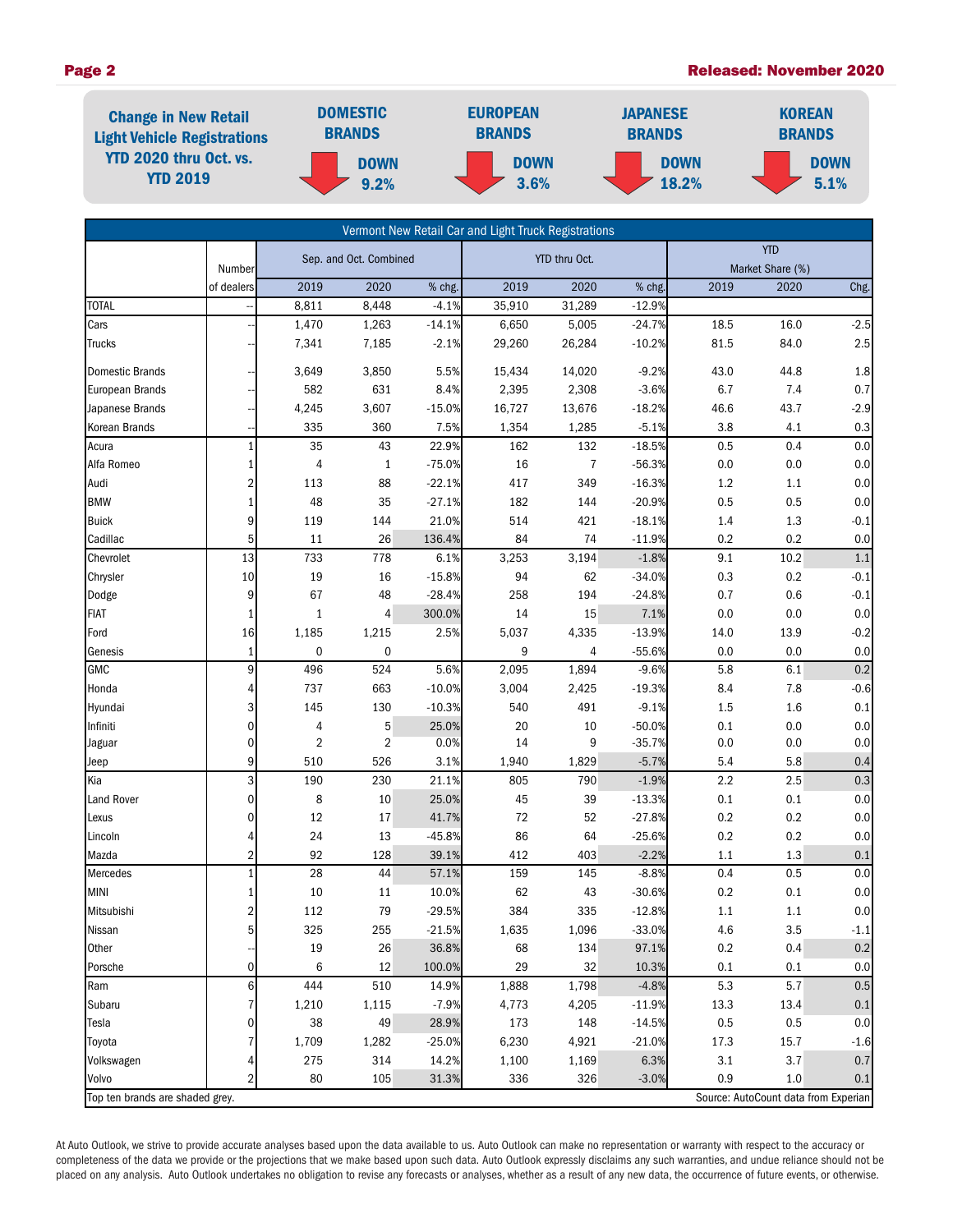Vermont and U.S. Market Share YTD 2020 thru October (Top 20 selling brands in state)

# Percent Change in Brand Registrations YTD 2020 thru October vs. YTD 2019 (Top 25 selling brands)







Registrations increased or declined by less than 5% for Porsche, FIAT, Volkswagen, Chevrolet, Kia, Mazda, Volvo, and Ram.



Toyota, Ford, Subaru, Chevrolet, and Honda were market share leaders in Vermont

Data Source: AutoCount data from Experian.

Attribution notice: Any material quoted must be attributed to Vermont Auto Outlook, published by Auto Outlook, Inc. on behalf of the Vermont Vehicle and Automotive Distributors Association. Data source must also be shown as "Data Source: AutoCount Data from Experian." Please contact the association with any questions or comments regarding the publication.